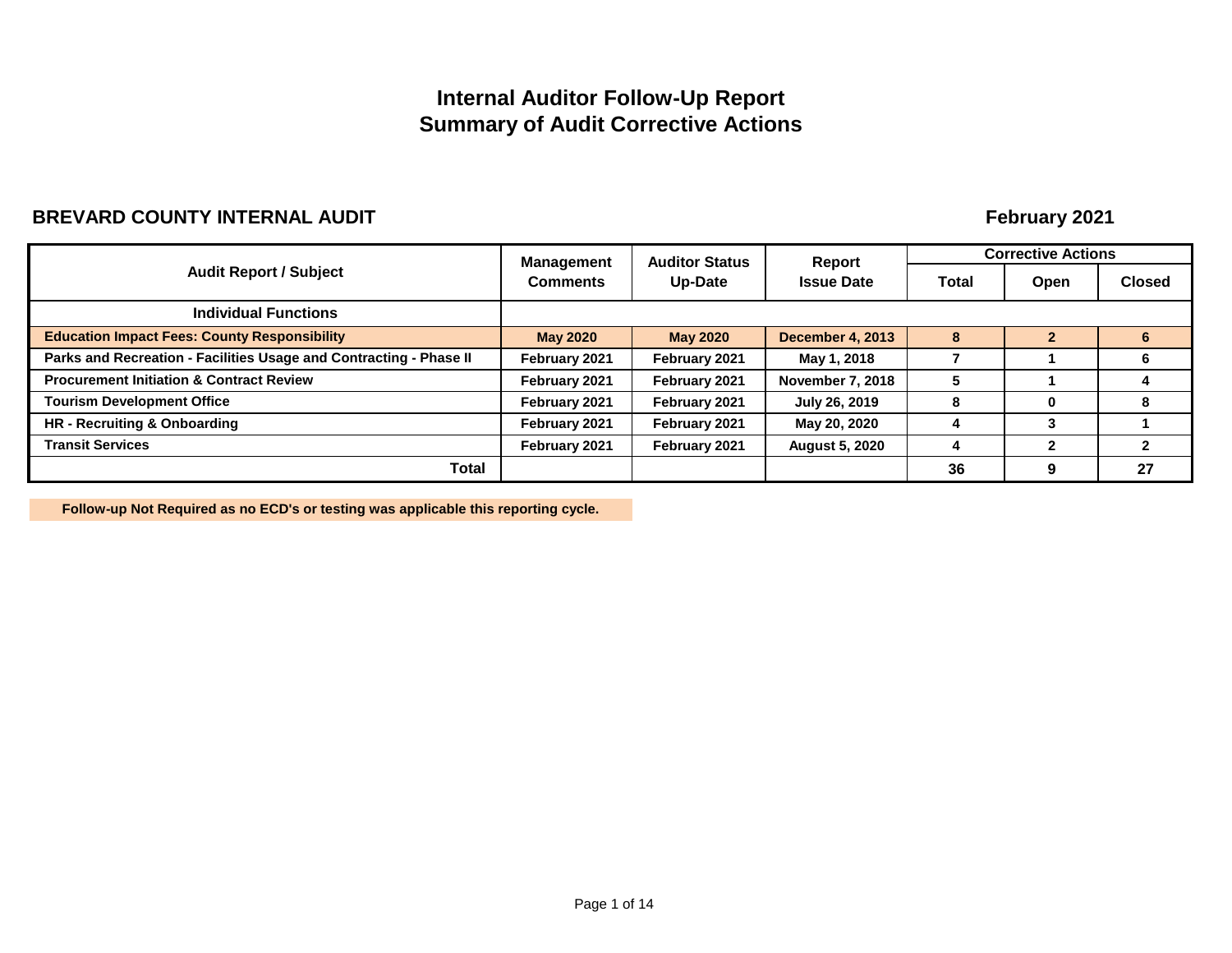#### **BREVARD COUNTY INTERNAL AUDIT**

**FUNCTION: Parks and Recreation - Facilities Usage and Contracting**

**Report Issue Date: May 16, 2018**

| <b>Risk</b> | <b>Observation #1: Rental Receipts (Permit Applications) (Recurring)</b>                                                                                                                                                                                                                                                                                                                                                                                                                                                                                                                                                                                                                                                                                                                                                                                                                                                                                                                                                                                                                                                                                                                                                                                                                                                                                                                                                                                                                                                                                                                                                                                                                                                                                                                                                                                                                                                                                                                                                                                                                                                                                                                                                                                                                                                                                                                                                                                                                           | <b>Management Comments</b><br>as of February 2021                                                                                                                                                                                                                                                                                                                                                                                                                                                                                           | <b>Auditor Comments</b><br>as of February 2021                                                                                                                                                                                                                                                                                                                                          | <b>Status</b> |
|-------------|----------------------------------------------------------------------------------------------------------------------------------------------------------------------------------------------------------------------------------------------------------------------------------------------------------------------------------------------------------------------------------------------------------------------------------------------------------------------------------------------------------------------------------------------------------------------------------------------------------------------------------------------------------------------------------------------------------------------------------------------------------------------------------------------------------------------------------------------------------------------------------------------------------------------------------------------------------------------------------------------------------------------------------------------------------------------------------------------------------------------------------------------------------------------------------------------------------------------------------------------------------------------------------------------------------------------------------------------------------------------------------------------------------------------------------------------------------------------------------------------------------------------------------------------------------------------------------------------------------------------------------------------------------------------------------------------------------------------------------------------------------------------------------------------------------------------------------------------------------------------------------------------------------------------------------------------------------------------------------------------------------------------------------------------------------------------------------------------------------------------------------------------------------------------------------------------------------------------------------------------------------------------------------------------------------------------------------------------------------------------------------------------------------------------------------------------------------------------------------------------------|---------------------------------------------------------------------------------------------------------------------------------------------------------------------------------------------------------------------------------------------------------------------------------------------------------------------------------------------------------------------------------------------------------------------------------------------------------------------------------------------------------------------------------------------|-----------------------------------------------------------------------------------------------------------------------------------------------------------------------------------------------------------------------------------------------------------------------------------------------------------------------------------------------------------------------------------------|---------------|
| High        | During our inspection of the 50 facility rental receipts (permit applications) selected for testing, we noted the following<br>exceptions broken down by the respective North, Central and South Areas:<br>North Area (15 samples)<br>• 2 of 3 with the special conditions "Commercial and Open to the Public" did not have the required permits<br>• 2 of 3 with the special conditions "Commercial and Open to the Public" did not include the required security plan<br>• 2 of 3 with the special conditions "Commercial and Open to the Public" did not have the required certificates of<br>insurance<br>• 3 of 15 did not have documentation to support the fee charged per the fee schedule<br>• 7 of 15 were not signed by the applicant<br>• 6 of 15 were not signed by Department staff<br>Central Area (10 samples)<br>• 4 of 10 were not signed by the applicant<br>• 4 of 10 were not signed by Department staff<br>South Area (25 samples)<br>• 4 of 7 with the special conditions "Commercial and Open to Public" did not include the required security plan<br>• 3 of 7 with the special conditions "Commercial and Open to the Public did not have evidence of approval by the<br>recreation coordinator or above<br>• 1 of 25 - 50% of the fee was not collected within the required time (48 hours)<br>• 10 of 25 were not signed by the applicant<br>• 8 of 25 were not signed by Department staff<br>These types of exceptions can lead to the following: misappropriation of assets and / or failure to capture and collect<br>the appropriate revenue due to the County for facility rentals and usage; risk of liability, claims and damages against<br>the County including rental receipts (permit applications) not signed by the customer whereby the applicant<br>acknowledges and agrees to the following:<br>"I am 18 years of age (21 years of age if alcohol will be present) or over and understand as a representative of said<br>event/organization, that I take full responsibility for each and every participant of said function. I have read and agree to<br>follow the rental rules I have been given for my activity. I hereby waive any and all claims against the Board of County<br>Commissioners and its employees and agents arising out of any personal injury or property damage that is incurred<br>during said function. I have also read the information on the reverse side of this permit and agree to the terms and<br>conditions hereof." | d. Approval authority matrix was developed June, 2019. Area<br>Managers have been using the matrix beginning in June<br>2019, however the documentation of the approvals when<br>required by the authority matrix was either granted orally or if<br>via email, not retained.<br>The Authority Matrix and documentation thereof was formally<br>put in place by the end of November 2019.<br>Testing can proceed in June 2020 but would exclude March<br>20, 2020 through May 18, 2020 as County facilities were<br>closed due to COVID-19. | d. We obtained a copy of the approval authority matrix<br>developed by management that was formally put in place by<br>the end of November 2019. We selected a sample of 15<br>facility rentals allocated among the North, Central and South<br>Areas noting that proper approvals were obtained pursuant<br>to the approval authority matrix.<br>This audit item is considered closed. | <b>Closed</b> |
|             | <b>Auditor Recommendation</b>                                                                                                                                                                                                                                                                                                                                                                                                                                                                                                                                                                                                                                                                                                                                                                                                                                                                                                                                                                                                                                                                                                                                                                                                                                                                                                                                                                                                                                                                                                                                                                                                                                                                                                                                                                                                                                                                                                                                                                                                                                                                                                                                                                                                                                                                                                                                                                                                                                                                      | ECD:                                                                                                                                                                                                                                                                                                                                                                                                                                                                                                                                        | <b>Testing Date:</b>                                                                                                                                                                                                                                                                                                                                                                    |               |
|             | We recommend that the County consider the following:<br>a. Provide training to staff regarding the proper steps to complete the rental (permit application) process including all<br>required approvals and supporting documentation.<br>b. Scan the final signed rental receipts (permit applications) and any relevant supporting documentation electronically<br>into RecTrac.<br>c. Carry out periodic spot audits of rental receipts (permit applications) and relevant supporting documentation.*<br>d. Develop a formal, documented approval authority matrix for supervisor and above to review rentals of a certain<br>category that presents more risk of loss of revenue (sponsored / cosponsored vs. commercial etc. category) or safety or<br>reputational risk due to significance and nature of the activity, public vs. private activity, alcohol / no alcohol,<br>attendance, etc.*<br>Note: These were both carryover recommended actions from the previous internal audit that management informed us<br>was still open prior to the commencement of our procedures.                                                                                                                                                                                                                                                                                                                                                                                                                                                                                                                                                                                                                                                                                                                                                                                                                                                                                                                                                                                                                                                                                                                                                                                                                                                                                                                                                                                                            | a. Closed.<br>b. Closed.<br>c. Closed.<br>d. Closed.                                                                                                                                                                                                                                                                                                                                                                                                                                                                                        | a. Closed.<br>b. Closed.<br>c. Closed.<br>d. Closed.                                                                                                                                                                                                                                                                                                                                    |               |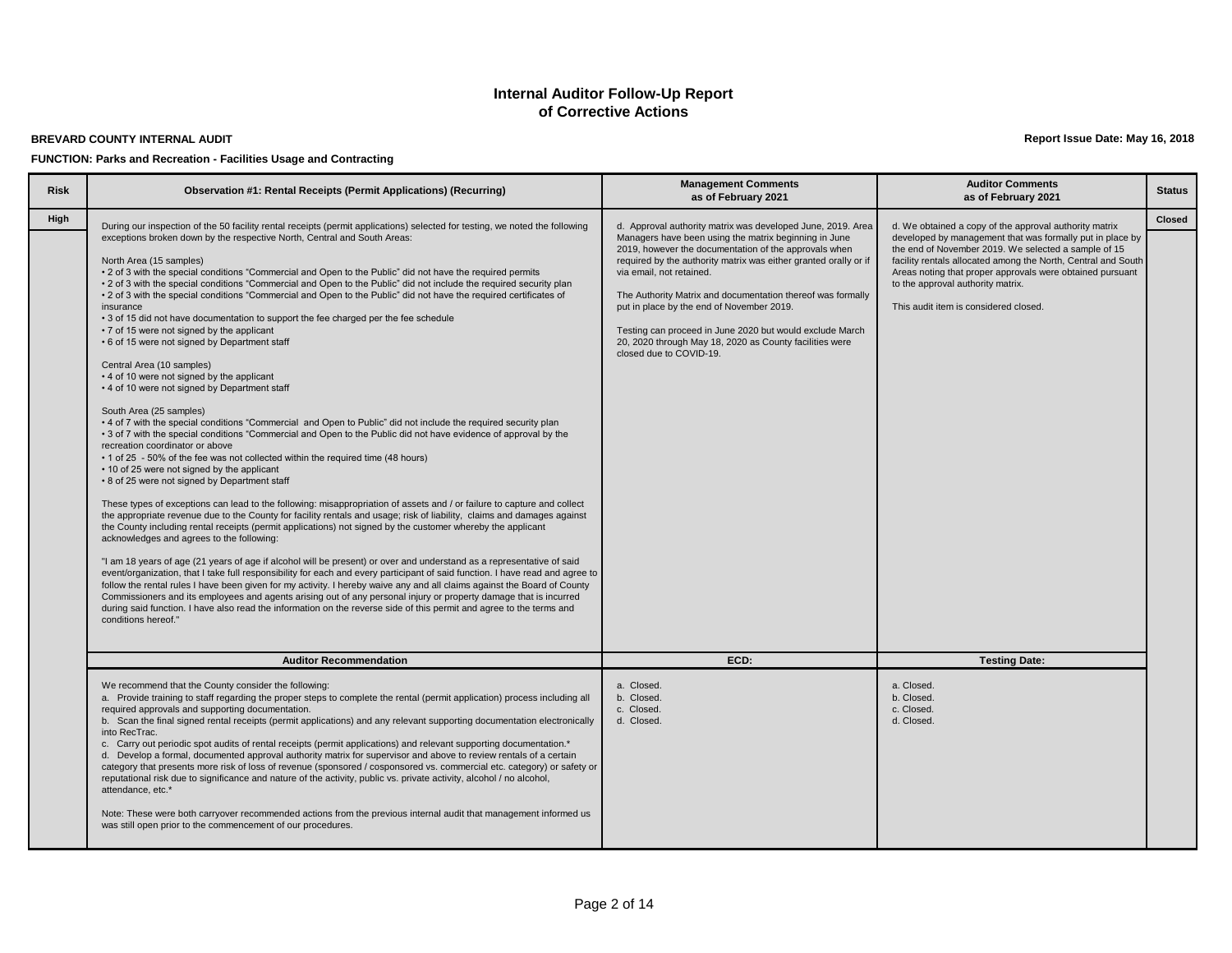#### **BREVARD COUNTY INTERNAL AUDIT**

#### **FUNCTION: Parks and Recreation - Facilities Usage and Contracting**

**Report Issue Date: May 16, 2018**

| <b>Risk</b>     | Observation #4: Facility Keys Inventory (recurring)                                                                                                                                                                                                                                                                                                                                                                                                                                                                                                                                                                                                                                                                                                                                                                                                                                                                                                                                                                                                                                                                                                                                                                                | <b>Management Comments</b><br>as of February 2021                                                                                                                                                                                                                                                                                                                                                                                                                                                                                                  | <b>Auditor Comments</b><br>as of February 2021                                                                                                                 | <b>Status</b> |
|-----------------|------------------------------------------------------------------------------------------------------------------------------------------------------------------------------------------------------------------------------------------------------------------------------------------------------------------------------------------------------------------------------------------------------------------------------------------------------------------------------------------------------------------------------------------------------------------------------------------------------------------------------------------------------------------------------------------------------------------------------------------------------------------------------------------------------------------------------------------------------------------------------------------------------------------------------------------------------------------------------------------------------------------------------------------------------------------------------------------------------------------------------------------------------------------------------------------------------------------------------------|----------------------------------------------------------------------------------------------------------------------------------------------------------------------------------------------------------------------------------------------------------------------------------------------------------------------------------------------------------------------------------------------------------------------------------------------------------------------------------------------------------------------------------------------------|----------------------------------------------------------------------------------------------------------------------------------------------------------------|---------------|
| <b>Moderate</b> | Management provided a consolidated listing of the key's assigned (checked out) for each Area, but was not able to<br>provide an up-to-date master inventory for each Area to account for the completeness of the population such as Keys:<br>• Not checked-out<br>• Unaccounted for (Missing / Lost)<br>• "Overdue"<br>The Central Area provided a Master Key Inventory Registry but the report had not been updated for over a year (last<br>updated 1/17/2017) and there were a number of keys unaccounted for. Further, the disposition column of the report did<br>not indicate the action taken to resolve these matters.<br>The South Area provided two separate reports: an unsigned key list; and an assigned key list that included: name of<br>key holder, date issued, location of key, title of employee, key #, and date issued; but the column for date due was<br>blank, and for department and there was no column for management/staff approval/authorization of the key assignment.<br>The North Area did not provide key list reports beyond the consolidated listing of keys checked out noted above.<br>The lack of proper maintenance of the facility keys can lead to the unauthorized or misuse of assets. | The South Area has implemented the Best Lock system. The<br>Central Area will have the Best Lock system installed by June<br>2020. The North Area staff ordered hardware in October,<br>2019 and that hardware has been replaced. The remaining<br>cores were ordered in March 2020. We spoke with Best Lock<br>on May 7, 2020 and they informed us that due to COVID-19,<br>the cores will not ship at least until June 2020.<br>October 2020 update: Due to the extended nature of the<br>effects of COVID-19, installation was further delayed. | This recommendation is being implemented in phases for<br>each Parks and Recreation Area. We will test the<br>implementation as a whole after it is completed. | <b>Open</b>   |
|                 | <b>Auditor Recommendation</b>                                                                                                                                                                                                                                                                                                                                                                                                                                                                                                                                                                                                                                                                                                                                                                                                                                                                                                                                                                                                                                                                                                                                                                                                      | ECD:                                                                                                                                                                                                                                                                                                                                                                                                                                                                                                                                               | <b>Testing Date:</b>                                                                                                                                           |               |
|                 | We recommend that management develop a complete, standardized Key Registry inventory (keys checked-out and<br>checked-in) consistent by Area that includes, but is not limited to the following data:<br>• Key Number<br>. "Assigned To" – this section of the Key Registry should contain: the full name of the assignee along with a title /<br>description of who they are / represent.<br>• Key Location - facility number, name, room number, etc.<br>. Date issued / checked out<br>• Date Due – recreation instructors, recreation partners, other rental users as applicable; upon completion of the<br>contractual usage period, the key(s) could be checked in to the respective Areas<br>. Department management approval – column for tracking proper approval of the key assignments / check out<br>. Disposition – this column could indicate any keys not accounted for and the disposition / resolution thereof<br>Based on our discussions with management, we understand that management is in the process of updating the key<br>inventory system to address these matters.                                                                                                                                     | O: October 1, 2018<br>R: September 30, 2020<br>R: March 2021                                                                                                                                                                                                                                                                                                                                                                                                                                                                                       | O: October 2020<br>R: April 2021                                                                                                                               |               |

#### **Open/Closed**

**= On schedule to complete ECDs = Missed ECD (1st time), planned to complete by next stated ECD. = Missed ECD (2nd time since latest revised ECD)**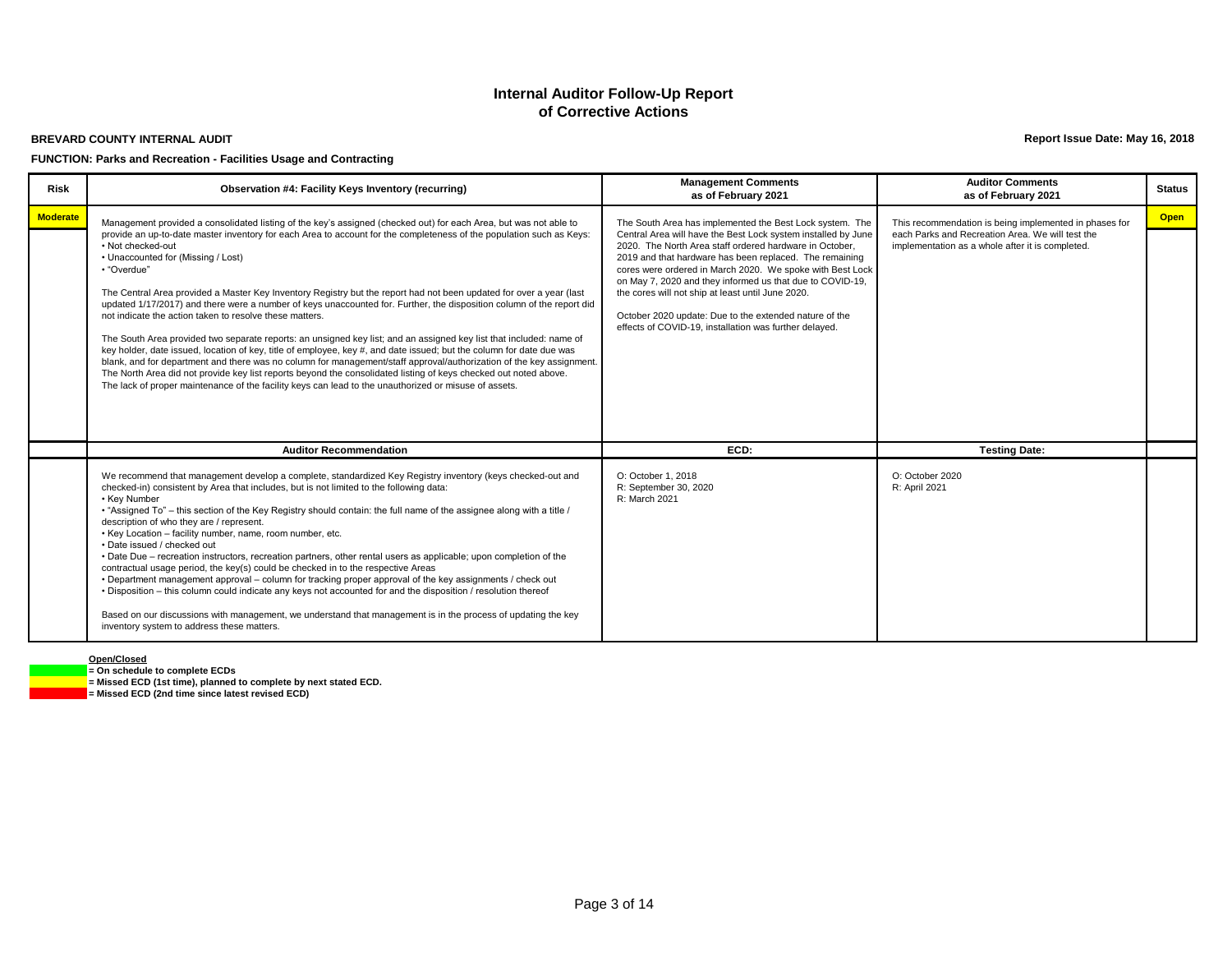#### **BREVARD COUNTY INTERNAL AUDIT**

## **FUNCTION: Procurement - Initiation and Contract Review**

**Report Issue Date: October 24, 2018**

| <b>Risk</b>     | <b>Observation #2: Contract Standardization</b>                                                                                                                                                                                                                                                                                                                                                                                                                                                                                                                                                                                                                                                                                                                                                         | <b>Management Comments</b><br>as of February 2021                                                           | <b>Auditor Comments</b><br>as of February 2021                                                                 | <b>Status</b> |
|-----------------|---------------------------------------------------------------------------------------------------------------------------------------------------------------------------------------------------------------------------------------------------------------------------------------------------------------------------------------------------------------------------------------------------------------------------------------------------------------------------------------------------------------------------------------------------------------------------------------------------------------------------------------------------------------------------------------------------------------------------------------------------------------------------------------------------------|-------------------------------------------------------------------------------------------------------------|----------------------------------------------------------------------------------------------------------------|---------------|
| <b>Moderate</b> | Based on discussions with the Central Services Director and a Deputy County Attorney of the CAO,<br>we noted the following:<br>• There were inconsistencies among attorneys in the contract review feedback that were provided<br>to the respective User Agency.<br>. Many departments have developed their own contract templates for similar types of<br>services/product procurements that vary significantly in terms of form, structure and content<br>(Utilities, Facilities, Parks and Recreation, Solid Waste Management, etc.).<br>Based on follow-up discussions with the LSS Contract Review Team Lead, the LSS team's final<br>presentation will include the recommendation to establish a new LSS project to develop<br>standardized contract templates for Department and Countywide use. | a. The County Attorney's Office and the County<br>Manager's Office have finalized the contract<br>template. | a. This item is in process and will be tested when<br>the contract templates have been completed.<br>b. Closed | <b>Open</b>   |
|                 | <b>Auditor Recommendation</b>                                                                                                                                                                                                                                                                                                                                                                                                                                                                                                                                                                                                                                                                                                                                                                           | ECD:                                                                                                        | <b>Testing Date:</b>                                                                                           |               |
|                 | a. We recommend that the County develop standard contract templates for the most common<br>projects, services, etc. The development and final approval of standard contract templates should<br>include Risk Management and CAO participation.<br>b. We recommend that a process or policy be put in place for the County Attorney to review the<br>established contract templates annually to help ensure the terms and conditions are up-to-date with<br>local ordinances, Federal and Florida Statues as applicable.<br>This will help facilitate consistency, efficiency and contract compliance in the contract development,<br>review and approval process for each Department and Countywide.                                                                                                    | a. Completed, testing pending.<br>b. Closed.                                                                | a.O: October 2020; R: Feb 2021; R: March 2021<br>b. Closed.                                                    |               |

#### **Open/Closed**

**= On schedule to complete ECDs**

**= Missed ECD (1st time), planned to complete in next 3 month review**

**= Missed ECD (2nd time or over 3 months for revised ECD)**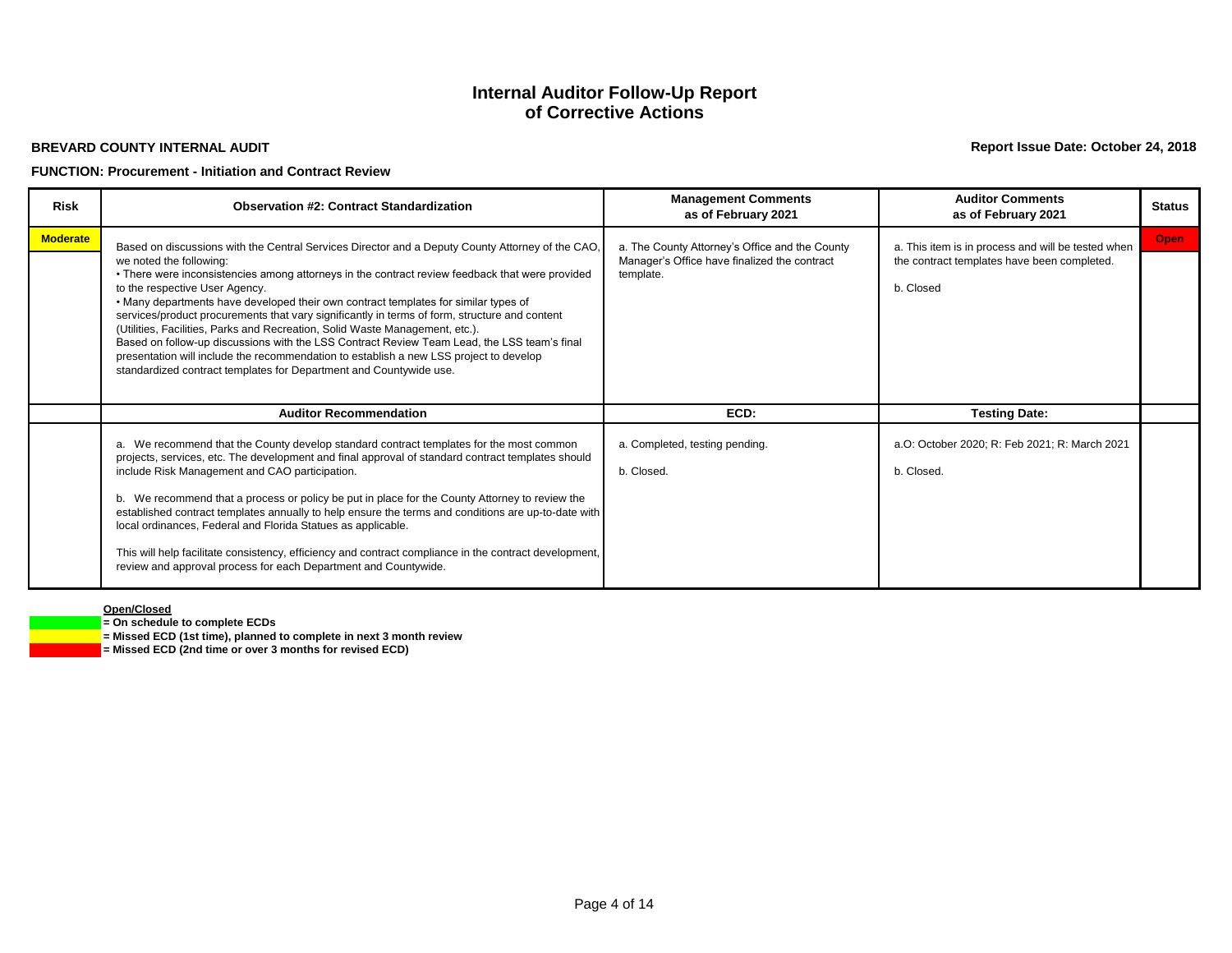## **BREVARD COUNTY INTERNAL AUDIT Report Issue Date: July 26, 2019 FUNCTION: Tourism Development Office**

| <b>Risk</b> | <b>Observation #2: Purchasing Card Compliance</b>                                                                                                                                                                                                                                                                                                                                                                                                                                                                                                                                                                                                                                                                                                                                                                                                                                                                                                                                                                                                                                                                                                                                                                                                                                                                                                                                                                                                                                                                                                                                                                                                                                                                                        | <b>Management Comments</b><br>as of February 2021                                                                                                                                                                                                                                                                                                                                                                                                                                                                                                                                                                                           | <b>Auditor Comments</b><br>as of February 2021                                                                                                                                                                                                                                                                                                                                                                                                                                                                                                                                    | <b>Status</b> |
|-------------|------------------------------------------------------------------------------------------------------------------------------------------------------------------------------------------------------------------------------------------------------------------------------------------------------------------------------------------------------------------------------------------------------------------------------------------------------------------------------------------------------------------------------------------------------------------------------------------------------------------------------------------------------------------------------------------------------------------------------------------------------------------------------------------------------------------------------------------------------------------------------------------------------------------------------------------------------------------------------------------------------------------------------------------------------------------------------------------------------------------------------------------------------------------------------------------------------------------------------------------------------------------------------------------------------------------------------------------------------------------------------------------------------------------------------------------------------------------------------------------------------------------------------------------------------------------------------------------------------------------------------------------------------------------------------------------------------------------------------------------|---------------------------------------------------------------------------------------------------------------------------------------------------------------------------------------------------------------------------------------------------------------------------------------------------------------------------------------------------------------------------------------------------------------------------------------------------------------------------------------------------------------------------------------------------------------------------------------------------------------------------------------------|-----------------------------------------------------------------------------------------------------------------------------------------------------------------------------------------------------------------------------------------------------------------------------------------------------------------------------------------------------------------------------------------------------------------------------------------------------------------------------------------------------------------------------------------------------------------------------------|---------------|
| Moderate    | A Purchasing Card is a credit card that serves as a mechanism to control purchases while reducing<br>administrative costs. The County's Purchasing Manual and Administrative Order 41 ("AO-41") primarily<br>govern purchases made using a Purchasing Card. We selected a sample of thirteen (13) expenditures<br>from October 2016 through April 2019 and tested for compliance with applicable policies and<br>ordinances. While performing our procedures, we noted the following:<br>• Purchase order quote logs and/or informal quotes/approvals (expenditures greater than \$1,000) were<br>not available for two (2) of the thirteen (13) Purchasing Card expenditures.<br>• Four (4) out of thirteen (13) Purchasing Card expenditures are prohibited per policy (payment to non-<br>County employees). Two (2) of these were for intercept surveys. See observation #8.<br>• Four (4) out of thirteen (13) Purchasing Card reconciliations were not provided to County Finance<br>within ten (10) business days from the receipt of the bank statement.<br>• Three (3) out of thirteen (13) Purchasing Card expenditures did not have a supporting agreement<br>(cannot verify appropriateness of purchase). These purchases were made via Pay Pal.<br>• One (1) out of thirteen (13) Purchasing Card bank statements were not date stamped as received by<br>the cardholder.<br>• The fund and cost center codes on the Purchasing Card reconciliation did not tie to the general<br>ledger for one (1) out of thirteen (13) reconciliations.<br>There is increased risk that unauthorized, unbudgeted or unallowable purchases will occur when<br>cardholders do not comply with internal controls and policies / procedures. | An operating procedure has been created for all<br>procurement and purchasing card requirements.<br>Both Purchasing and County Finance have been<br>requested to provide compliance oversight. No<br>PayPal accounts will be followed to make<br>payments. The Tourism Development Office will<br>institute RSM's recommendation to have a<br>disciplinary response to violation of the purchasing<br>card policy. All Tourism Development Office staff<br>will be required to adhere to policies and purchasing<br>card training will be conducted on the proper use<br>and reconciliation of the card for all staff by County<br>Finance. | RSM tested a sample of expenditures made for<br>the audit period July 1, 2020 -<br>December 31, 2021. We noted that in the month<br>of July 2020, Bank of America switched the<br>County account from receiving paper statements<br>to receiving electronic statements. This transition<br>contributed to a delay in the submission of the<br>monthly reconciliation to County Finance beyond<br>the 10 day threshold. However, RSM noted that<br>in the subsequent months tested following the<br>transition, no exceptions were noted.<br>This audit item is considered closed. | <b>Closed</b> |
|             | <b>Auditor Recommendation</b>                                                                                                                                                                                                                                                                                                                                                                                                                                                                                                                                                                                                                                                                                                                                                                                                                                                                                                                                                                                                                                                                                                                                                                                                                                                                                                                                                                                                                                                                                                                                                                                                                                                                                                            | ECD:                                                                                                                                                                                                                                                                                                                                                                                                                                                                                                                                                                                                                                        | <b>Testing Date:</b>                                                                                                                                                                                                                                                                                                                                                                                                                                                                                                                                                              |               |
|             | We recommend following the County Purchasing Manual and Purchasing Card Manual (AO-41)<br>without exception. In addition, we recommend providing training to all cardholders on the proper use,<br>responsibilities, and safeguarding of Purchasing Cards. Training should cover the following, at a<br>minimum:<br>• Authorized uses:<br>• Single and monthly transaction limits including split purchases;<br>• Monthly reconciliation procedures;<br>• Appropriate purchase documentation and support; and<br>• Review and approval processes.<br>Violations of the Purchasing Card requirements should follow a formal notification and discipline<br>process, including an elevated communication plan for cardholders with frequent violations. Repeat<br>instances of non-compliance should result in removal of Purchasing Card privileges.                                                                                                                                                                                                                                                                                                                                                                                                                                                                                                                                                                                                                                                                                                                                                                                                                                                                                      | Closed                                                                                                                                                                                                                                                                                                                                                                                                                                                                                                                                                                                                                                      | Closed                                                                                                                                                                                                                                                                                                                                                                                                                                                                                                                                                                            |               |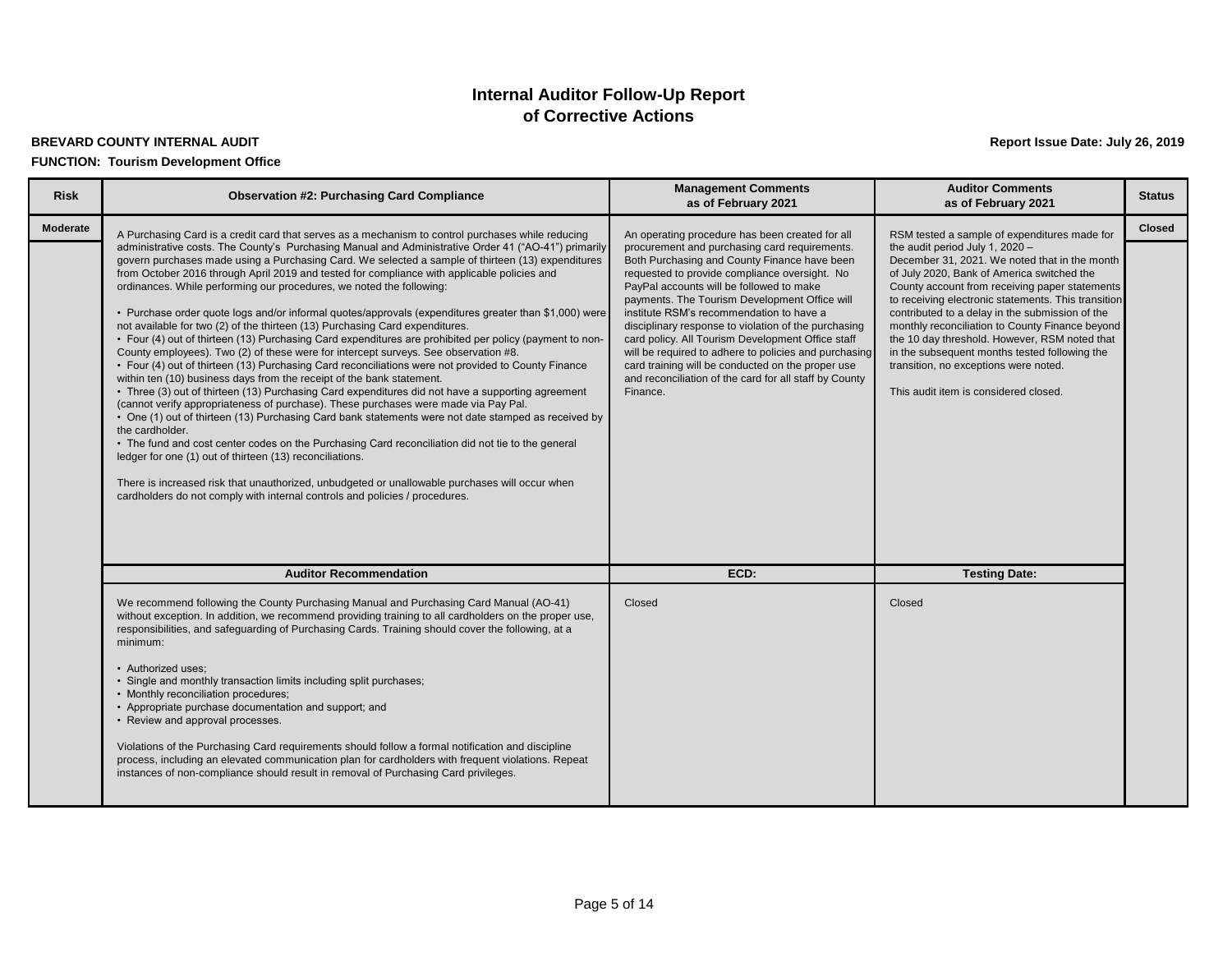## **of Corrective Actions Internal Auditor Follow-Up Report**

#### **BREVARD COUNTY INTERNAL AUDIT Report Issue Date: July 26, 2019**

#### **FUNCTION: Tourism Development Office**

| <b>Risk</b> | <b>Observation #3: Conflicts of Interest</b>                                                                                                                                                                                                                                                                                                                                                                                                                                                                                                                                                                                                                                                                                                                                                                                                                                                                                                                                                                                                                                                                                                                                                                                                                                                                                                                                                                                                                                                                                                                                                                                                                                                                                                                                                                                                                                                                                                                                               | <b>Management Comments</b><br>as of February 2021                                                                                                                                                                                                                                                                                                                                                                                                                                                                                                                                                                                                                                                                                                         | <b>Auditor Comments</b><br>as of February 2021                                                                                                                                                                                                                                                                                                                                                                                                                                                                                                                                                                                                    | <b>Status</b> |
|-------------|--------------------------------------------------------------------------------------------------------------------------------------------------------------------------------------------------------------------------------------------------------------------------------------------------------------------------------------------------------------------------------------------------------------------------------------------------------------------------------------------------------------------------------------------------------------------------------------------------------------------------------------------------------------------------------------------------------------------------------------------------------------------------------------------------------------------------------------------------------------------------------------------------------------------------------------------------------------------------------------------------------------------------------------------------------------------------------------------------------------------------------------------------------------------------------------------------------------------------------------------------------------------------------------------------------------------------------------------------------------------------------------------------------------------------------------------------------------------------------------------------------------------------------------------------------------------------------------------------------------------------------------------------------------------------------------------------------------------------------------------------------------------------------------------------------------------------------------------------------------------------------------------------------------------------------------------------------------------------------------------|-----------------------------------------------------------------------------------------------------------------------------------------------------------------------------------------------------------------------------------------------------------------------------------------------------------------------------------------------------------------------------------------------------------------------------------------------------------------------------------------------------------------------------------------------------------------------------------------------------------------------------------------------------------------------------------------------------------------------------------------------------------|---------------------------------------------------------------------------------------------------------------------------------------------------------------------------------------------------------------------------------------------------------------------------------------------------------------------------------------------------------------------------------------------------------------------------------------------------------------------------------------------------------------------------------------------------------------------------------------------------------------------------------------------------|---------------|
| High        | The makeup of the TDC is governed by Florida Statutes and its appointed members include local                                                                                                                                                                                                                                                                                                                                                                                                                                                                                                                                                                                                                                                                                                                                                                                                                                                                                                                                                                                                                                                                                                                                                                                                                                                                                                                                                                                                                                                                                                                                                                                                                                                                                                                                                                                                                                                                                              | An ethics training session was conducted by the                                                                                                                                                                                                                                                                                                                                                                                                                                                                                                                                                                                                                                                                                                           | RSM held conversations with the TDO to obtain                                                                                                                                                                                                                                                                                                                                                                                                                                                                                                                                                                                                     | <b>Closed</b> |
|             | hoteliers, community, and business leaders. There are inherent conflicts of interest driven by the<br>makeup related to the use of tourist tax and support of specific events and activities within Brevard<br>County. These conflicts could result in direct or indirect benefits to the Council and standing committee<br>members.<br>Under current practice, members of the TDC should disclose any conflict of interest at the beginning of<br>each TDC meeting. This is a standing agenda item. Conflicts should be disclosed and documented on<br>a Form 8B (Memorandum of Voting Conflict form) and filed with the Director's Assistant. A waiver may<br>be granted to an individual with a properly disclosed conflict if approved by the BoCC. If a waiver is<br>granted, the individual is permitted to participate in discussions related to the conflict, but must abstain<br>from voting.<br>We reviewed TDC meeting minutes, Memorandum of Voting Conflict forms, and TDO policies and<br>procedures and noted the following:<br>• There is no formal documented TDC conflict of interest policy or procedure that memorializes the<br>current practice. Formalized written policies and procedures are critical to provide clarity, continuity and<br>consistency of operations.<br>• Current practice does not require TDC members to disclose all potential conflicts at the time of initial<br>appointment, and on an annual basis thereafter. Reactive disclosure and transparency, or disclosing<br>conflicts only after they appear on a meeting agenda, increase the risk of situations or transactions<br>occurring that can create a negative public perception of the TDC.<br>There is an increased risk that members of the TDC, standing committees, and sub-committees vote<br>on issues that pose a private or business conflict of interest. In addition, there is an increased risk of<br>negative public perception in the absence of a formalized policy. | County Attorney's Office in April, 2019 and January,<br>2020 to ensure both current and newly appointed<br>TDC members were provided training. Currently,<br>the County Attorney's Office is drafting a Conflict of<br>Interest disclosure form to be included in an<br>orientation packet for the TDC. The disclosure form<br>will ask all TDC members and members of<br>Committees to list any potential conflicts of interest,<br>with all listings reviewed by the County Attorney's<br>Office. If conflicts warranted a waiver or other<br>action, that information would be provided by the<br>County Attorney's Office to the County<br>Commissioner that appointed the TDC member or<br>to the TDC member that appointed the Committee<br>member. | an understanding of progress made to date.<br>Annually, all TDC members will go through<br>ethics training which includes the completion of<br>a Conflict of Interest Disclosure form. The<br>Disclosure form will ask all TDC members and<br>members of Committees to list any potential<br>conflicts of interest, with all listings reviewed by<br>the County Attorney's Office.<br>RSM verified that ethics training was held on<br>January 20, 2021 with all but one TDC member<br>present. RSM confirmed that all TDC members<br>completed and submitted a Conflict of Interest<br>Disclosure Form.<br>This audit item is considered closed. |               |
|             | <b>Auditor Recommendation</b>                                                                                                                                                                                                                                                                                                                                                                                                                                                                                                                                                                                                                                                                                                                                                                                                                                                                                                                                                                                                                                                                                                                                                                                                                                                                                                                                                                                                                                                                                                                                                                                                                                                                                                                                                                                                                                                                                                                                                              | ECD:                                                                                                                                                                                                                                                                                                                                                                                                                                                                                                                                                                                                                                                                                                                                                      | <b>Testing Date:</b>                                                                                                                                                                                                                                                                                                                                                                                                                                                                                                                                                                                                                              |               |
|             | We recommend the TDC adopt and implement a formal transparent conflict of interest policy, which<br>would include standing committees and sub-committees. This policy should be approved by the BoCC.<br>This policy should:<br>• Document the process for disclosing conflicts of interest at each meeting, including utilization of<br>Form 8B:<br>• Document the process for obtaining a waiver from the BoCC to participate in discussion related to<br>the conflict:<br>• Require all TDC members to submit an annual Conflict of Interest statement. The statement should<br>be submitted upon appointment and annually thereafter by the members and include a statement that<br>they have completed ethics training. A list of disclosed conflicts should also be reviewed at each<br>meeting by a designated individual to identify relevant real and perceived conflicts on the upcoming<br>votes.<br>The BoCC should consider avoiding conflicts of interest within the TDC. Thus, while on the TDC,<br>members should not receive direct financial benefit from the TDO.                                                                                                                                                                                                                                                                                                                                                                                                                                                                                                                                                                                                                                                                                                                                                                                                                                                                                                       | Closed                                                                                                                                                                                                                                                                                                                                                                                                                                                                                                                                                                                                                                                                                                                                                    | Closed                                                                                                                                                                                                                                                                                                                                                                                                                                                                                                                                                                                                                                            |               |

**Open/Closed = On schedule to complete ECDs = Missed ECD (1st time), planned to complete in next 3 month review = Missed ECD (2nd time or over 3 months for revised ECD)**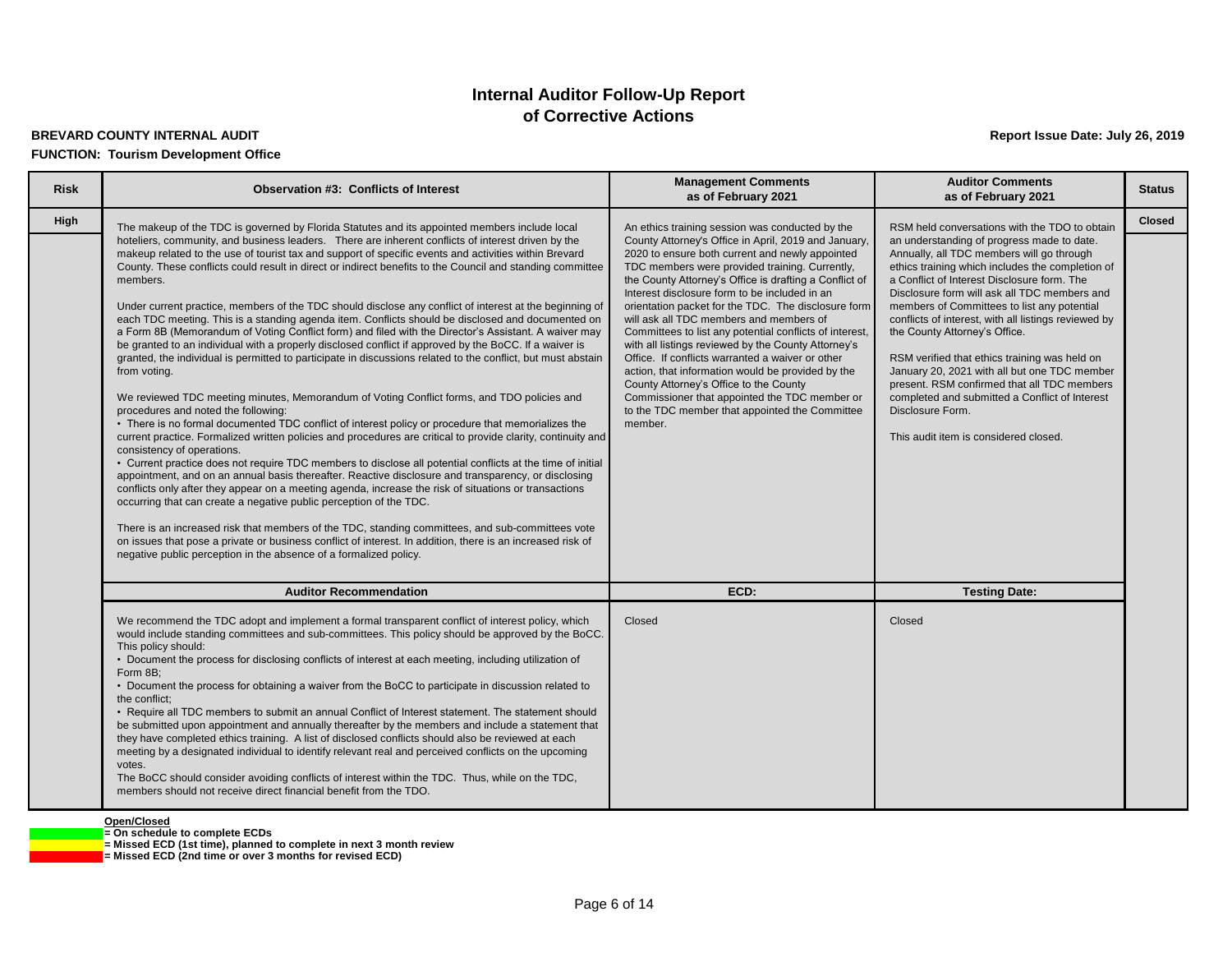#### **BREVARD COUNTY INTERNAL AUDIT**

#### **FUNCTION: Human Resources - Recruiting and Onboarding**

**Report Issue Date: May 20, 2020**

| <b>Risk</b>     | <b>Observation #1: Recruitment / Selection Prerequisites</b>                                                                                                                                                                                                                                                                                                                                                                                                                                                                                                                                                                                                                                                                                                                                                                                                                                                                                   | <b>Management Comments</b><br>as of February 2021                                                                                                                                                                                                                                                                                                                                                                                                                                                                                 | <b>Auditor Comments</b><br>as of February 2021                                                                                                                                                                                                                                                                                                                                                                                                                                                                                                                                                                                                                                                                                                                                                                                                                                                                                      | <b>Status</b> |
|-----------------|------------------------------------------------------------------------------------------------------------------------------------------------------------------------------------------------------------------------------------------------------------------------------------------------------------------------------------------------------------------------------------------------------------------------------------------------------------------------------------------------------------------------------------------------------------------------------------------------------------------------------------------------------------------------------------------------------------------------------------------------------------------------------------------------------------------------------------------------------------------------------------------------------------------------------------------------|-----------------------------------------------------------------------------------------------------------------------------------------------------------------------------------------------------------------------------------------------------------------------------------------------------------------------------------------------------------------------------------------------------------------------------------------------------------------------------------------------------------------------------------|-------------------------------------------------------------------------------------------------------------------------------------------------------------------------------------------------------------------------------------------------------------------------------------------------------------------------------------------------------------------------------------------------------------------------------------------------------------------------------------------------------------------------------------------------------------------------------------------------------------------------------------------------------------------------------------------------------------------------------------------------------------------------------------------------------------------------------------------------------------------------------------------------------------------------------------|---------------|
| <b>Moderate</b> | We noted the following lack of compliance with various sections of County Administrative Order 05<br>Section (AO 05) Background Investigative Checks related to our testing of 40 new hires:<br>• For 11 out of 40 employees, various departments did not provide documentation to confirm a check<br>was performed of the employee's prior employment or personal references.<br>• For 4 out of 40 employees, various departments provided documentation that indicated they<br>performed only one or two prior employment/personal reference checks when AO 05 requires a<br>minimum of three.<br>• For 4 out of 40 employees, the respective departments did not provide any documentation to confirm<br>a check of the employee's certification, license, college degree, or other education.<br>• For 1 out of 40 employees, the supporting documentation for the criminal background check could<br>not be located by the hiring office. | a. Departments may be making telephonic reference checks but<br>are not documenting and maintaining their files. The Background<br>Investigation Checklist was modified to include Reference Checks<br>and a certification statement that back-up materials will be held on<br>file, at the department level, for a period of four (4) years, per<br>GS1-SL quidelines.<br>b. A memo outlining AO-05 responsibilities will be emailed to<br>Department Directors, Administrative Assistants, & Department<br>HR contact annually. | a. We obtained the revised Background Investigation<br>Checklist noting that the Background Investigation Checklist<br>has been modified to include Reference Checks and a<br>certification statement that back-up materials will be held on<br>file, at the department level, for a period of four (4) years, per<br>GS1-SL quidelines.<br>We will perform sample testing when we have a sufficient<br>testing period to sample to determine whether the revised<br>Background Investigation Checklist was properly applied in<br>the recruiting / selection process.<br>b. We obtained and inspected the memo and related<br>documents circulated via email to each department director,<br>administration assistant and department HR contact to remind<br>them of their detailed responsibilities pursuant to Section III of<br>AO 05 as related to the various exceptions identified. This<br>audit item is considered closed. | Open          |
|                 | <b>Auditor Recommendation</b><br>We recommend that management perform the following:<br>a. The Office of Human Resources should add a section to their Background Investigation Checklist to<br>verify that the department has provided (3) employment or personal reference checks, and a section<br>in the New Employee Processing/Tracking Checklist to ensure the department has verified education /<br>licenses/ certifications in accordance with the job eligibility requirements specified in the job requisition<br>description.<br>b. The Office of Human Resources should circulate a memo via email to each department / office<br>director to remind them of their detailed responsibilities pursuant to Section III of AO 05 as related to<br>the various exceptions identified.                                                                                                                                                | ECD:<br>a. Completed, testing pending.<br>b. Closed.                                                                                                                                                                                                                                                                                                                                                                                                                                                                              | <b>Testing Date:</b><br>a. April 2021<br>b. Closed.                                                                                                                                                                                                                                                                                                                                                                                                                                                                                                                                                                                                                                                                                                                                                                                                                                                                                 |               |

**Open / Closed = On schedule to complete ECDs**

**= Missed ECD (1st time), planned to complete in next 3 month review = Missed ECD (2nd time or over 3 months for revised ECD)**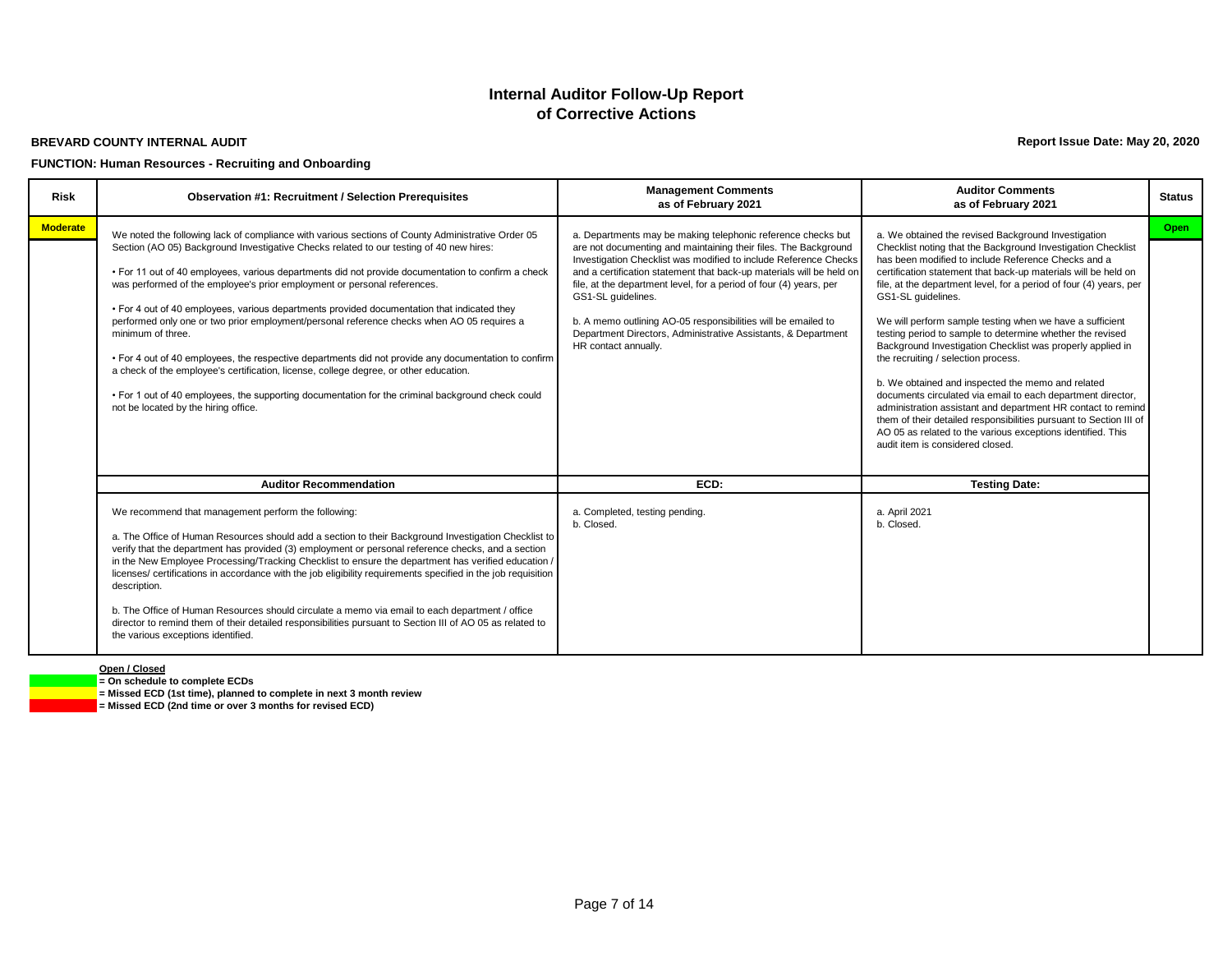#### **BREVARD COUNTY INTERNAL AUDIT**

#### **FUNCTION: Human Resources - Recruiting and Onboarding**

**Report Issue Date: May 20, 2020**

| <b>Risk</b>     | <b>Observation #2: Mandatory Training Courses</b>                                                                                                                                                                                                                                                                                                                                                                                                                                                                                                                                                                                                                                                                                                                                                                                                                                                                                                                              | <b>Management Comments</b><br>as of February 2021                                                                                                                                                                                                                                                                                                                                                                                                                                                                                                                                                                                                                                                                                                                                                                                                                                                                                                                                                                                                                                                  | <b>Auditor Comments</b><br>as of February 2021                                                                                                                                                                                                                                                                                                                                                                                                                                                                                                                                                                                                                                                                                                                                                                                                                                                                                                                                                                                                      | <b>Status</b> |
|-----------------|--------------------------------------------------------------------------------------------------------------------------------------------------------------------------------------------------------------------------------------------------------------------------------------------------------------------------------------------------------------------------------------------------------------------------------------------------------------------------------------------------------------------------------------------------------------------------------------------------------------------------------------------------------------------------------------------------------------------------------------------------------------------------------------------------------------------------------------------------------------------------------------------------------------------------------------------------------------------------------|----------------------------------------------------------------------------------------------------------------------------------------------------------------------------------------------------------------------------------------------------------------------------------------------------------------------------------------------------------------------------------------------------------------------------------------------------------------------------------------------------------------------------------------------------------------------------------------------------------------------------------------------------------------------------------------------------------------------------------------------------------------------------------------------------------------------------------------------------------------------------------------------------------------------------------------------------------------------------------------------------------------------------------------------------------------------------------------------------|-----------------------------------------------------------------------------------------------------------------------------------------------------------------------------------------------------------------------------------------------------------------------------------------------------------------------------------------------------------------------------------------------------------------------------------------------------------------------------------------------------------------------------------------------------------------------------------------------------------------------------------------------------------------------------------------------------------------------------------------------------------------------------------------------------------------------------------------------------------------------------------------------------------------------------------------------------------------------------------------------------------------------------------------------------|---------------|
| <b>Moderate</b> | We noted the following lack of compliance with various sections of the 2019 Brevard County Training<br>& Development Opportunities Manual related to our sample of new and/or promoted employees:<br>. Based on our inspection of the training history documented in SAP, we noted that 8 out of 40 new<br>employees did not complete these various required training courses as noted in parenthesis:<br>1. New Employee Orientation (5 of 8)<br>2. Workplace Harassment Awareness and Prevention (4 of 8)<br>3. Preventing Workplace Violence (3 of 8)<br>4. Anger Management (3 of 8)<br>5. Customer Contact - Lasting Impressions (4 of 8)<br>6. The Role of Ethics in Public Government (3 of 8)<br>• Based on our inspection of the training history documented in SAP, 1 out of 16 new and/or promoted<br>employees tested were for a supervisory position, but did not complete all Phase III Classes which is a<br>requirement of the Employee Development Program    | a. The Office of Human Resources has distributed and will<br>continue to distribute an email annually outlining M.S. Procedure<br>V. Each Department Director and HR Contact will be reminded of<br>the importance of compliance with M.S. Procedures and new hires<br>attending the mandatory training. In addition, it will be<br>recommended that all new employees attend New Employee<br>Orientation within the first 60 days of employment.<br>b. Departments were asked to create the necessary online<br>calendar (Outlook) reminder to ensure that each new hire is<br>attending mandatory training class in a timely manner.<br>c. A Mandatory Training memo for each new hire is currently<br>provided to each Department for completion and return to HR. A<br>copy of said memo will be provided to the Human Resources<br>Training Section to ensure that Departments are registering their<br>employees in a timely manner and to confirm attendance.<br>d. A report is run monthly to ensure departments are meeting<br>compliance for employees attending the mandatory training. | a. We obtained and inspected the email distributed to remind<br>each Department Director and HR contact of the importance<br>of compliance with M.S. Procedures and new hires attending<br>the mandatory training. Further, we noted that it was<br>recommended that all new employees attend New Employee<br>Orientation within the first 60 days of employment. This matter<br>is considered closed.<br>b. We obtained and inspected the email distributed to each<br>Department Director and HR contact noting it included a<br>recommendation to create the necessary online calendar<br>(Outlook) reminder to ensure that each new hire is attending<br>mandatory training class in a timely manner. This matter is<br>considered closed.<br>c.d. We will perform sample testing when we have a sufficient<br>testing period to sample to determine whether the<br>departments selected have implemented HR's<br>recommendations to help ensure that the mandatory training<br>courses for new employees were completed in a timely<br>manner. | Open          |
|                 | <b>Auditor Recommendation</b>                                                                                                                                                                                                                                                                                                                                                                                                                                                                                                                                                                                                                                                                                                                                                                                                                                                                                                                                                  | ECD:                                                                                                                                                                                                                                                                                                                                                                                                                                                                                                                                                                                                                                                                                                                                                                                                                                                                                                                                                                                                                                                                                               | <b>Testing Date:</b>                                                                                                                                                                                                                                                                                                                                                                                                                                                                                                                                                                                                                                                                                                                                                                                                                                                                                                                                                                                                                                |               |
|                 | We recommend that management perform the following:<br>a. Although the 2019 Brevard County & Development Opportunities Manual allows new employees up<br>to 9 months to complete the New Employee Orientation training section ("within the initial probationary<br>period of 9 months"), given the nature of the training, we recommend that new employee orientation<br>training be completed within the first 60 days of employment, where operationally feasible.<br>b. The Office of Human Resources should put a process in place to ensure that at a minimum the New<br>Employee Orientation training is completed timely in accordance with recommended action a. above.<br>c. The Office of Human Resources should circulate an email to the Human Resource contact at each<br>department/office and recommend that they create an outlook calendar reminder for training course<br>completion to facilitate the timely completion of the mandatory training courses. | a. Closed.<br>b. Closed.<br>c. Completed, testing pending.<br>d. Completed, testing pending.                                                                                                                                                                                                                                                                                                                                                                                                                                                                                                                                                                                                                                                                                                                                                                                                                                                                                                                                                                                                       | a. Closed.<br>b. Closed.<br>c. April 2021<br>d. April 2021                                                                                                                                                                                                                                                                                                                                                                                                                                                                                                                                                                                                                                                                                                                                                                                                                                                                                                                                                                                          |               |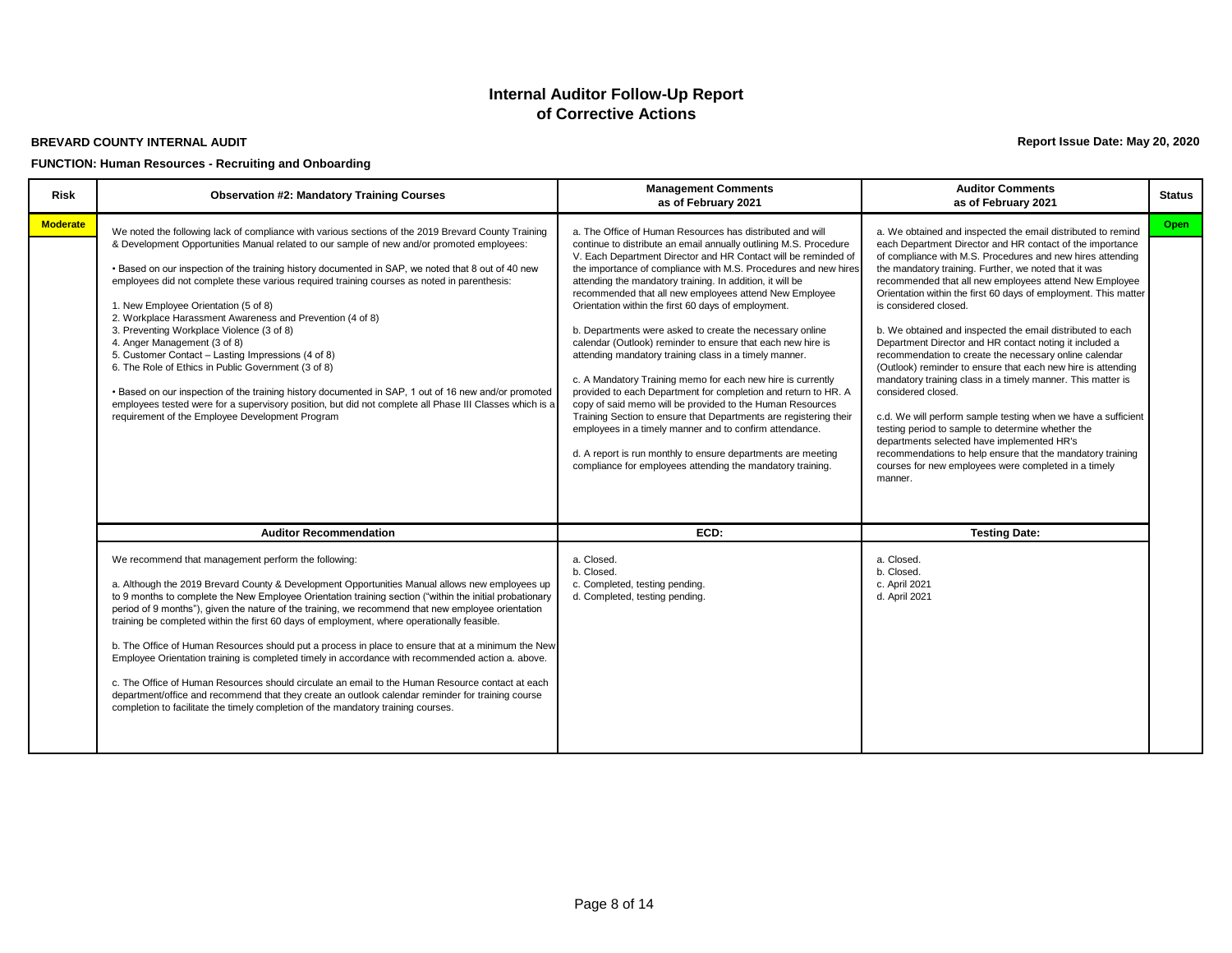#### **BREVARD COUNTY INTERNAL AUDIT**

#### **FUNCTION: Human Resources - Recruiting and Onboarding**

**Report Issue Date: May 20, 2020**

| <b>Risk</b>     | <b>Observation #3: Probationary Performance Evaluations</b>                                                                                                                                                                                                                                                                                                                                                                                                                                                                                                                                                                                                                                                                                                                                                                               | <b>Management Comments</b><br>as of February 2021                                                                                                                                                                                                                                                                                                                                                                                                                                                                                                                                                                                                                                                                     | <b>Auditor Comments</b><br>as of February 2021                                                                                                                                                                                                                                                                                                                                                                                                                                                                                                                                                                                                                                                                                                                                                                                                                                  | <b>Status</b> |
|-----------------|-------------------------------------------------------------------------------------------------------------------------------------------------------------------------------------------------------------------------------------------------------------------------------------------------------------------------------------------------------------------------------------------------------------------------------------------------------------------------------------------------------------------------------------------------------------------------------------------------------------------------------------------------------------------------------------------------------------------------------------------------------------------------------------------------------------------------------------------|-----------------------------------------------------------------------------------------------------------------------------------------------------------------------------------------------------------------------------------------------------------------------------------------------------------------------------------------------------------------------------------------------------------------------------------------------------------------------------------------------------------------------------------------------------------------------------------------------------------------------------------------------------------------------------------------------------------------------|---------------------------------------------------------------------------------------------------------------------------------------------------------------------------------------------------------------------------------------------------------------------------------------------------------------------------------------------------------------------------------------------------------------------------------------------------------------------------------------------------------------------------------------------------------------------------------------------------------------------------------------------------------------------------------------------------------------------------------------------------------------------------------------------------------------------------------------------------------------------------------|---------------|
| <b>Moderate</b> | For 20 employees tested, we noted various instances of a lack of compliance with Merit System Policy<br>XI which states:<br>Employees serving an original probationary period shall receive at least one (1) performance<br>evaluation each four (4) months during their probationary period (II. A.)<br>For the sampled employees hired in the period tested from February 2019 to February 2020, we noted<br>the following:<br>• For 19 of the 20 new hires employed for four (4) months, a performance evaluation was not provided<br>related to the first 4 months of their employment<br>• For the new hires that had been employed for nine (9) months or more [the original probationary<br>period], 1 out of 9 did not have any performance evaluations and 8 out of 9 had one performance<br>evaluation in their personnel file. | a. The Office of Human Resources has distributed and will<br>continue to distribute an email annually outlining M.S. Policy XI.<br>Each Department Director, Administrative Assistant and HR<br>Contact will be reminded of the importance of compliance with<br>M.S. Policy XI and new hires receiving timely performance<br>evaluations.<br>Departments will be asked to create the necessary online<br>calendar (Outlook) reminder to ensure that each new hire is<br>receiving their performance evaluations in a timely manner.<br>b. The Records Supervisor will send out monthly emails to<br>Supervisors advising of those employees that have not received a<br>4 month evaluation and a 9 month evaluation. | a. We obtained and inspected the email distributed to each<br>Department Director, Administrative Assistant and HR<br>Contact which outlined M.S. Policy XI. and reminded them the<br>importance of compliance with M.S. Policy XI and new hires<br>receiving timely performance evaluations. Additionally, we<br>noted that the email included a recommendation for each<br>department/office to place a reminder on their online (Outlook)<br>calendar for each new hire's four-month and end of<br>probationary period performance evaluation. This matter is<br>considered closed.<br>b. We will perform sample testing when we have a sufficient<br>testing period to sample to determine whether offices /<br>departments have implemented HR's recommendations to<br>help ensure compliance to M.S. Policy XI for the 4 month and<br>9 month evaluations, as applicable. | Open          |
|                 | <b>Auditor Recommendation</b>                                                                                                                                                                                                                                                                                                                                                                                                                                                                                                                                                                                                                                                                                                                                                                                                             | ECD:                                                                                                                                                                                                                                                                                                                                                                                                                                                                                                                                                                                                                                                                                                                  | <b>Testing Date:</b>                                                                                                                                                                                                                                                                                                                                                                                                                                                                                                                                                                                                                                                                                                                                                                                                                                                            |               |
|                 | We recommend that management perform the following:<br>The Office of Human Resources should circulate an email to the Human Resource contact at each<br>department/office and recommend that they create an outlook calendar reminder for performance<br>evaluation completion to comply with the requirements of Merit System Policy XI.                                                                                                                                                                                                                                                                                                                                                                                                                                                                                                 | a. Closed.<br>b. Completed, pending testing.                                                                                                                                                                                                                                                                                                                                                                                                                                                                                                                                                                                                                                                                          | a. Closed.<br>b. April 2021                                                                                                                                                                                                                                                                                                                                                                                                                                                                                                                                                                                                                                                                                                                                                                                                                                                     |               |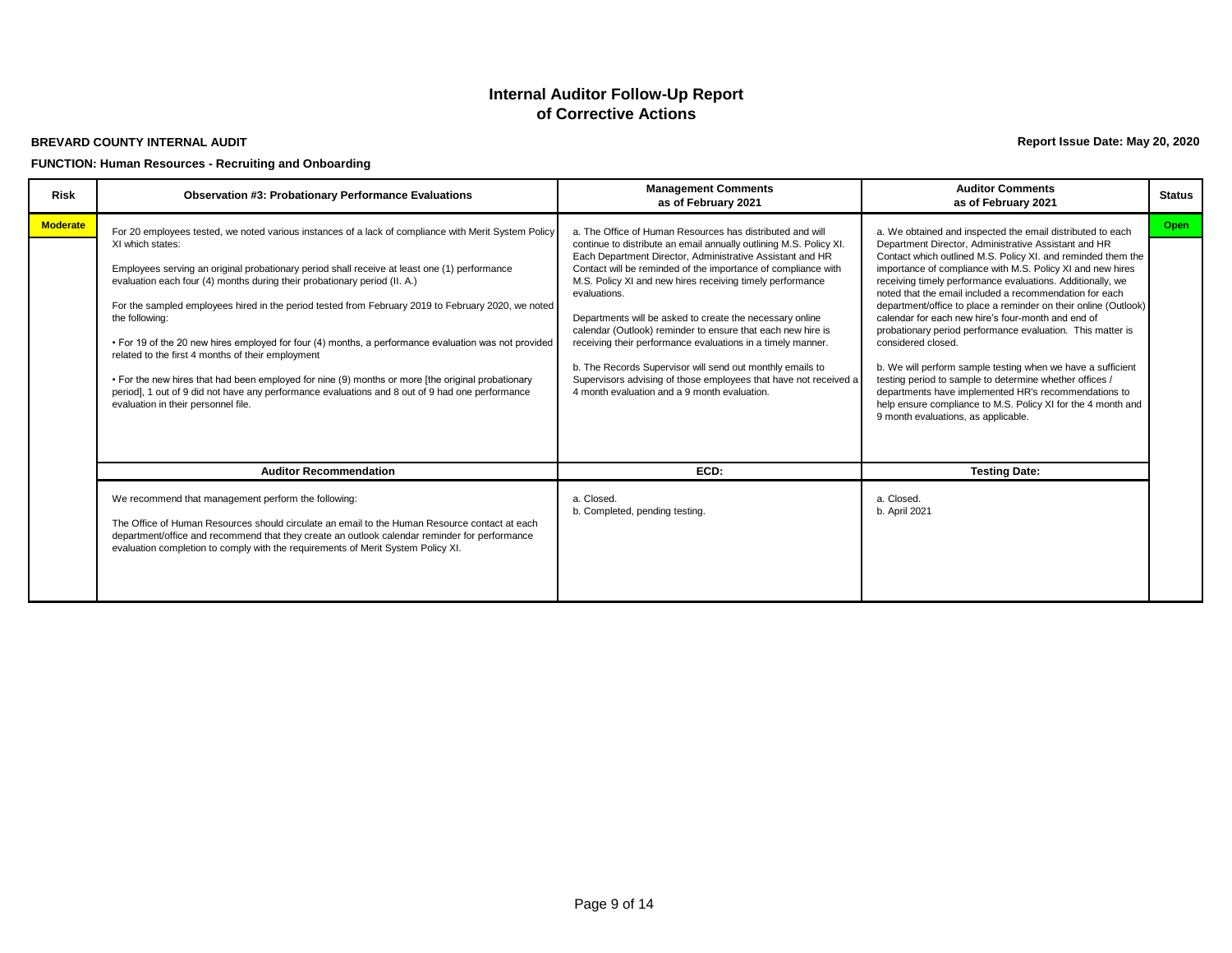#### **BREVARD COUNTY INTERNAL AUDIT**

#### **FUNCTION: Human Resources - Recruiting and Onboarding**

**Report Issue Date: May 20, 2020**

| <b>Risk</b> | <b>Observation #4: Job Postings / Advertising</b>                                                                                                                                                                                                                                                                                                                                                                                                                                                                                                                                   | <b>Management Comments</b><br>as of February 2021                                                                                                                                                                                                                                                                                                                                                  | <b>Auditor Comments</b><br>as of February 2021                                                                                                                                                              | <b>Status</b> |
|-------------|-------------------------------------------------------------------------------------------------------------------------------------------------------------------------------------------------------------------------------------------------------------------------------------------------------------------------------------------------------------------------------------------------------------------------------------------------------------------------------------------------------------------------------------------------------------------------------------|----------------------------------------------------------------------------------------------------------------------------------------------------------------------------------------------------------------------------------------------------------------------------------------------------------------------------------------------------------------------------------------------------|-------------------------------------------------------------------------------------------------------------------------------------------------------------------------------------------------------------|---------------|
| Low         | We noted the following in our review of the job postings listed on the Office of Human Resources                                                                                                                                                                                                                                                                                                                                                                                                                                                                                    | a. The EEO statement was added to both the Internal and                                                                                                                                                                                                                                                                                                                                            | a. We noted that management previously added the EOE                                                                                                                                                        | <b>Closed</b> |
|             | section of the Brevard County website: Brevard County Human Resources Employment Information:<br>https://career8.successfactors.com/career?company=brevardcou<br>. The Career Opportunities portal did not include the required Equal Opportunity Employer (EOE)<br>statement; however, the EOE statement is included elsewhere on the BrevardFl.gov website<br>• There is a pull-down choice of language, but the only choice is English                                                                                                                                           | External Career Opportunities Portal on the County's<br>SuccessFactors website.<br>b. Human Resources, in conjunction with the Information<br>Technology Department, has placed a request into<br>SuccessFactors to have the "Other Languages" option removed.<br>The Request will be evaluated by SuccessFactors/SAP and they<br>will make a determination whether or not to modify this feature. | statement to the Career Opportunities portal. We consider this<br>matter closed.<br>b. We noted that management has taken the necessary steps<br>to address this matter and we consider this matter closed. |               |
|             | <b>Auditor Recommendation</b>                                                                                                                                                                                                                                                                                                                                                                                                                                                                                                                                                       | ECD:                                                                                                                                                                                                                                                                                                                                                                                               | <b>Testing Date:</b>                                                                                                                                                                                        |               |
|             | 'We recommend the following:<br>a. Management should add the EOE statement to the Career Opportunities portal of the County<br>website.<br>Note: As indicated in management's response, management added the EOE statement to the Career<br>Opportunities portal subsequent to our bringing it to their attention during our fieldwork. We inspected<br>the Career Opportunities portal noting the EOE statement had been properly added. This matter is<br>considered closed.<br>b. Management should add one or more languages to the options list or remove the language option. | a. Closed.<br>b. Closed.                                                                                                                                                                                                                                                                                                                                                                           | a. Closed.<br>b. Closed.                                                                                                                                                                                    |               |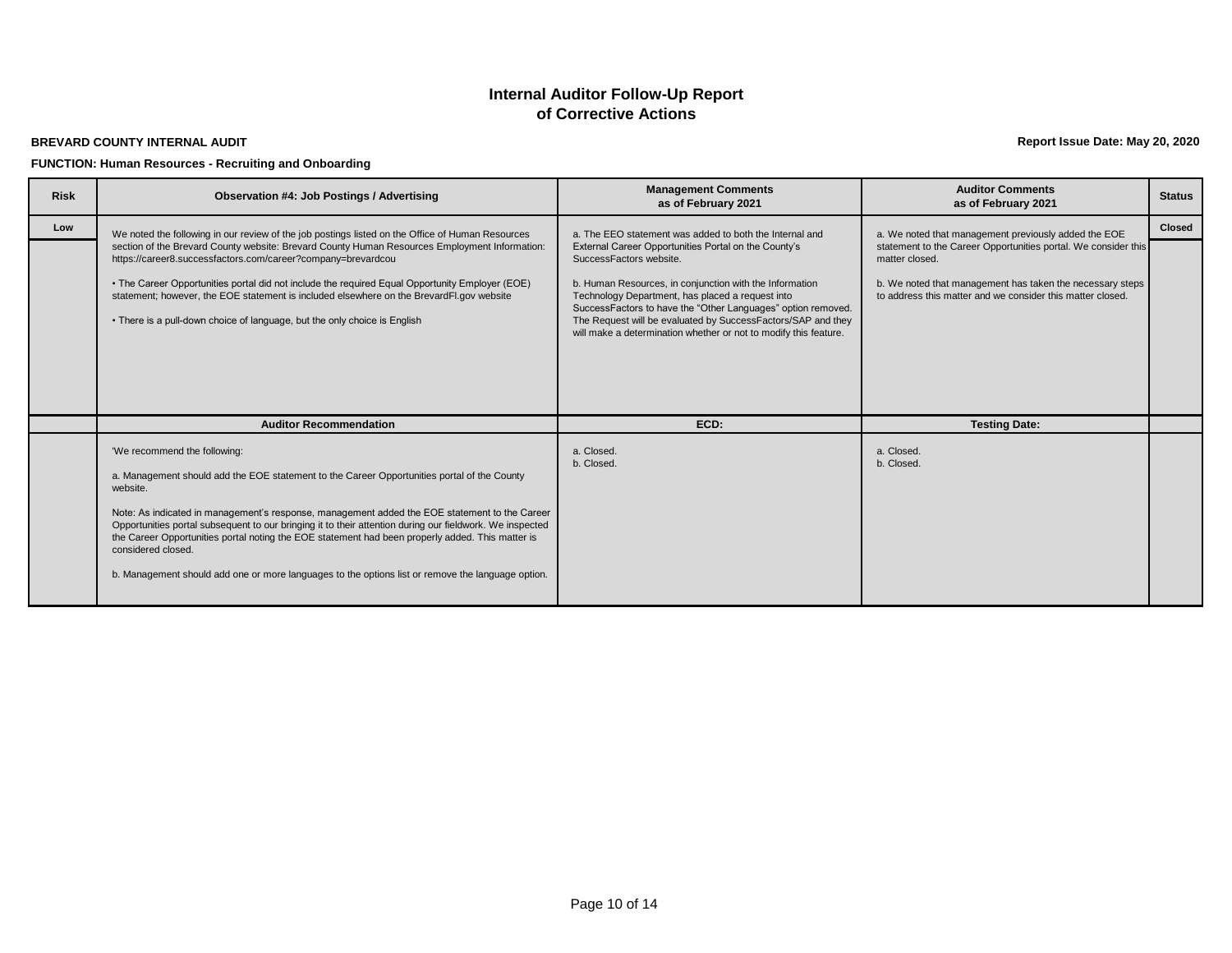# **BREVARD COUNTY INTERNAL AUDIT Report Issue Date: August 5, 2020**

#### **FUNCTION: Transit Services**

| <b>Risk</b> | Observation #1: Segregation of Duties around Cash                                                                                                                                                                                                                                                                                                                                                                                                                                                                                                                                                                                                                                                                                                                                                                                                                                                                                                                                                                                                                                                                                                                                                                                                                                                                                                                                                                        | <b>Management Comments</b><br>as of February 2021                                                                                                                                                                                                                                                                                  | <b>Auditor Comments</b><br>as of February 2021                                                                                                                                                                                                                                           | <b>Status</b> |
|-------------|--------------------------------------------------------------------------------------------------------------------------------------------------------------------------------------------------------------------------------------------------------------------------------------------------------------------------------------------------------------------------------------------------------------------------------------------------------------------------------------------------------------------------------------------------------------------------------------------------------------------------------------------------------------------------------------------------------------------------------------------------------------------------------------------------------------------------------------------------------------------------------------------------------------------------------------------------------------------------------------------------------------------------------------------------------------------------------------------------------------------------------------------------------------------------------------------------------------------------------------------------------------------------------------------------------------------------------------------------------------------------------------------------------------------------|------------------------------------------------------------------------------------------------------------------------------------------------------------------------------------------------------------------------------------------------------------------------------------------------------------------------------------|------------------------------------------------------------------------------------------------------------------------------------------------------------------------------------------------------------------------------------------------------------------------------------------|---------------|
| <b>High</b> | We noted that there is a lack of segregation of duties as it relates to the counting,<br>depositing, recording and reconciling of cash.<br>Segregation of Duties - The accounting tech participates in the counting of the cash in<br>the vault, signs the deposit slip, places the deposit in the pre-numbered security bags,<br>records the cash collected to SAP and reconciles the amount recorded to SAP and the<br>deposit slips. The accounting tech then submits this "reconciliation package" to County<br>Finance for the consolidated bank reconciliation.<br>Dual Counting - Further, the count is performed once a week. Although there are two<br>people in the vault, dual counting is not performed. Rather, the one counter counts the<br>cash, completes and signs the deposit slip for the cash; and the other counter (usually<br>the planning tech) only counts the coin and signs the coin deposit slip. Dual counting<br>does not take place.<br>Further, in reviewing 24 cash receipts, we noted that 6 out of 24 deposit slips were not<br>signed off by the assigned, individual counter.<br>Video Monitoring - We noted that there are video cameras inside the vault which<br>various employees in the office have access to view. However, there is no one<br>specifically assigned the role to monitor the counting process real-time or review the<br>counting footage later in the week. | a. b. We resumed fares on October 1, 2020. New protocols<br>were adhered to effective October 13, 2020; which is the first<br>time money started being counted.<br>c. Managers have been assigned to observe (via video) that<br>the new money county protocols are being adhered to.<br>Observations will be completed bi-weekly. | We noted that management has indicated that these audit<br>items have been addressed. We will perform the necessary<br>procedures when we have a sufficient testing period to<br>sample to determine whether these audit items can be<br>closed within the testing date indicated below. | <b>Open</b>   |
|             | <b>Auditor Recommendation</b>                                                                                                                                                                                                                                                                                                                                                                                                                                                                                                                                                                                                                                                                                                                                                                                                                                                                                                                                                                                                                                                                                                                                                                                                                                                                                                                                                                                            | ECD:                                                                                                                                                                                                                                                                                                                               | <b>Testing Date:</b>                                                                                                                                                                                                                                                                     |               |
|             | We recommend that management perform the following:<br>a. Segregate the cash count and deposit duties from recording and reconciliation duties<br>all currently being performed by the accounting tech.*<br>b. Perform dual counting; both counters should sign all deposit slips as evidence of the<br>dual counting. This mitigates the lack of segregation in the counting, depositing and<br>recording duties noted in a. above.*<br>c. Assign a video monitor for both the north and south terminals either 1) to view the<br>weekly count real-time, or 2) to view video footage of the weekly counts at least two<br>times per month to ensure that dual counting is being performed and to mitigate the<br>risk of cash misappropriation.<br>*Note: Based on discussions with County Finance staff, County Finance receives the<br>reconciliation package and performs its own reconciliation for all departments of cash<br>receipts recorded in SAP to the deposit slips and bank statements received directly<br>from the bank each month. Any discrepancies are investigated and resolved at the<br>department / office level.                                                                                                                                                                                                                                                                               | a. Completed; testing pending.<br>b. Completed; testing pending.<br>c. Completed; testing pending.                                                                                                                                                                                                                                 | April 2021                                                                                                                                                                                                                                                                               |               |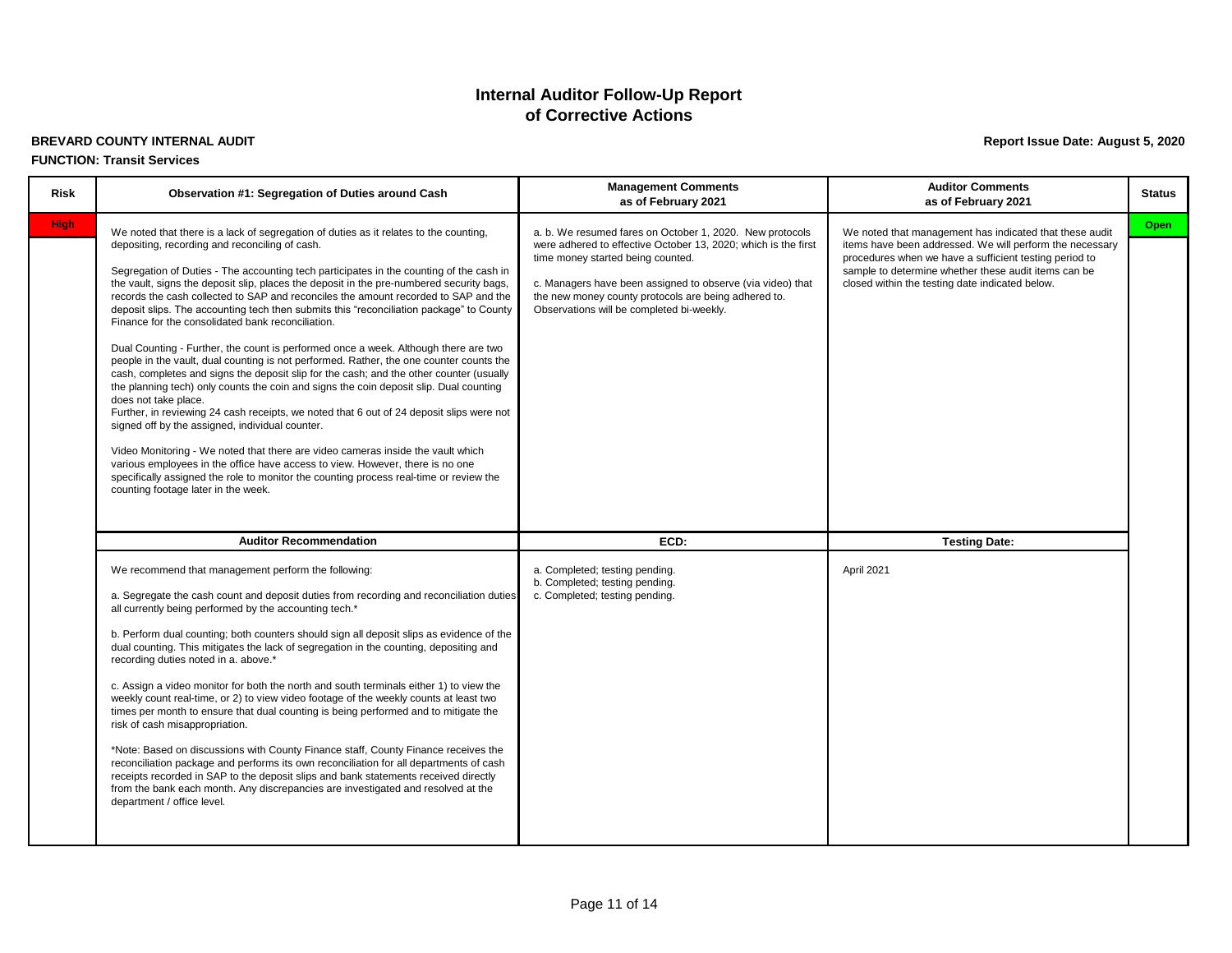#### **BREVARD COUNTY INTERNAL AUDIT Report Issue Date: August 5, 2020 FUNCTION: Transit Services**

| <b>Risk</b>     | <b>Observation #2: Safety</b>                                                                                                                                                                                                                                                                                                                                                                                                                                                                                                                                                                                                                                                                                                                                                                                                                                                                                                                                                                                                                                                                                                                                                                                                                                                                                                                                                                   | <b>Management Comments</b><br>as of February 2021                                                                                                                                                                                                                                                                   | <b>Auditor Comments</b><br>as of February 2021                                                                                                                                                                                                                                                                                                                                                                                                                                                                                                                                                                                                                                                                                                                                                               | <b>Status</b> |
|-----------------|-------------------------------------------------------------------------------------------------------------------------------------------------------------------------------------------------------------------------------------------------------------------------------------------------------------------------------------------------------------------------------------------------------------------------------------------------------------------------------------------------------------------------------------------------------------------------------------------------------------------------------------------------------------------------------------------------------------------------------------------------------------------------------------------------------------------------------------------------------------------------------------------------------------------------------------------------------------------------------------------------------------------------------------------------------------------------------------------------------------------------------------------------------------------------------------------------------------------------------------------------------------------------------------------------------------------------------------------------------------------------------------------------|---------------------------------------------------------------------------------------------------------------------------------------------------------------------------------------------------------------------------------------------------------------------------------------------------------------------|--------------------------------------------------------------------------------------------------------------------------------------------------------------------------------------------------------------------------------------------------------------------------------------------------------------------------------------------------------------------------------------------------------------------------------------------------------------------------------------------------------------------------------------------------------------------------------------------------------------------------------------------------------------------------------------------------------------------------------------------------------------------------------------------------------------|---------------|
| <b>Moderate</b> | We performed three ride-alongs for three different routes and three different bus<br>drivers and identified the following observations related to Department safety protocols<br>pursuant to the Department's Operators Manual.<br>Route 7 – Rockledge / Viera - During the ride a-long on May 31, 2020, we observed<br>that the bus driver did not wait for a passenger to be safely boarded before driving<br>(Operators Manual, Section 3-4, J, p. 57).<br>Route 29 - Melbourne / Viera - During the ride a-long on May 31, 2020, we observed<br>that a passenger boarded the bus and stood on the steps directly in front of the exit<br>door; although seats were available, the driver did not instruct the passenger to move<br>away from the exit door (Operators Manual, Section 7, H.3, p. 68).<br>Route 25 - Palm Bay Connector - Since exceptions were noted during the two above<br>ride a-longs, we performed an additional ride a-along. During the ride a-long on June 2,<br>2020, no safety protocol exceptions were noted.<br>We observed a bus driver perform a pre-trip inspection pursuant to Operators Manual,<br>Section 7, B. p. 64. During the interior inspection phase, the driver noticed an issue<br>and brought the bus to the maintenance terminal. After the repair, the driver began the<br>route without completing the remainder of the pre-trip inspection. | a. Memo was issued to staff on August 24, 2020.<br>b. Finalized and instituted on November 30, 2020.<br>c. Written certification for all drivers and non-driver employees<br>that they have been given access to and will adhere to the<br>Operators Manual for all parts applicable to them has been<br>completed. | a. We obtained and inspected the email distributed to staff<br>reminding them of the safety protocols outlined in general in<br>the Operators Manual and the violations noted in particular in<br>our observation. This audit item is considered closed.<br>b. We selected a sample of drivers and obtained evidence<br>that the respective driver took and passed a written test<br>covering the key safety protocols (as determined by<br>Department management) derived from the Operators<br>Manual. This audit item is considered closed.<br>c. We selected a sample of employees noting that each<br>employee certified in writing that they had been given access<br>to and will adhere to the Operators Manual for all the parts<br>applicable to employees. This audit item is considered<br>closed | <b>Closed</b> |
|                 | <b>Auditor Recommendation</b>                                                                                                                                                                                                                                                                                                                                                                                                                                                                                                                                                                                                                                                                                                                                                                                                                                                                                                                                                                                                                                                                                                                                                                                                                                                                                                                                                                   | ECD:                                                                                                                                                                                                                                                                                                                | <b>Testing Date:</b>                                                                                                                                                                                                                                                                                                                                                                                                                                                                                                                                                                                                                                                                                                                                                                                         |               |
|                 | We recommend that management perform the following:<br>a. Remind the drivers during safety / training sessions and in writing via email of the<br>safety protocols in general outlined in the Operators Manual and those noted in the<br>observation that were violated in particular.<br>b. Require all drivers to take and pass a written test covering the key safety protocols<br>(as determined by Department management) derived from the Operators Manual at<br>least annually before being allowed to operate or continue to operate a passenger<br>vehicle.<br>c. Require all drivers and non-driver employees to certify in writing on an annual basis<br>that they that have been given access to and will adhere to the Operators Manual for all<br>parts applicable to employees.                                                                                                                                                                                                                                                                                                                                                                                                                                                                                                                                                                                                  | a. Closed.<br>b. Closed.<br>c. Closed.                                                                                                                                                                                                                                                                              | a. Closed.<br>b. Closed.<br>c. Closed.                                                                                                                                                                                                                                                                                                                                                                                                                                                                                                                                                                                                                                                                                                                                                                       |               |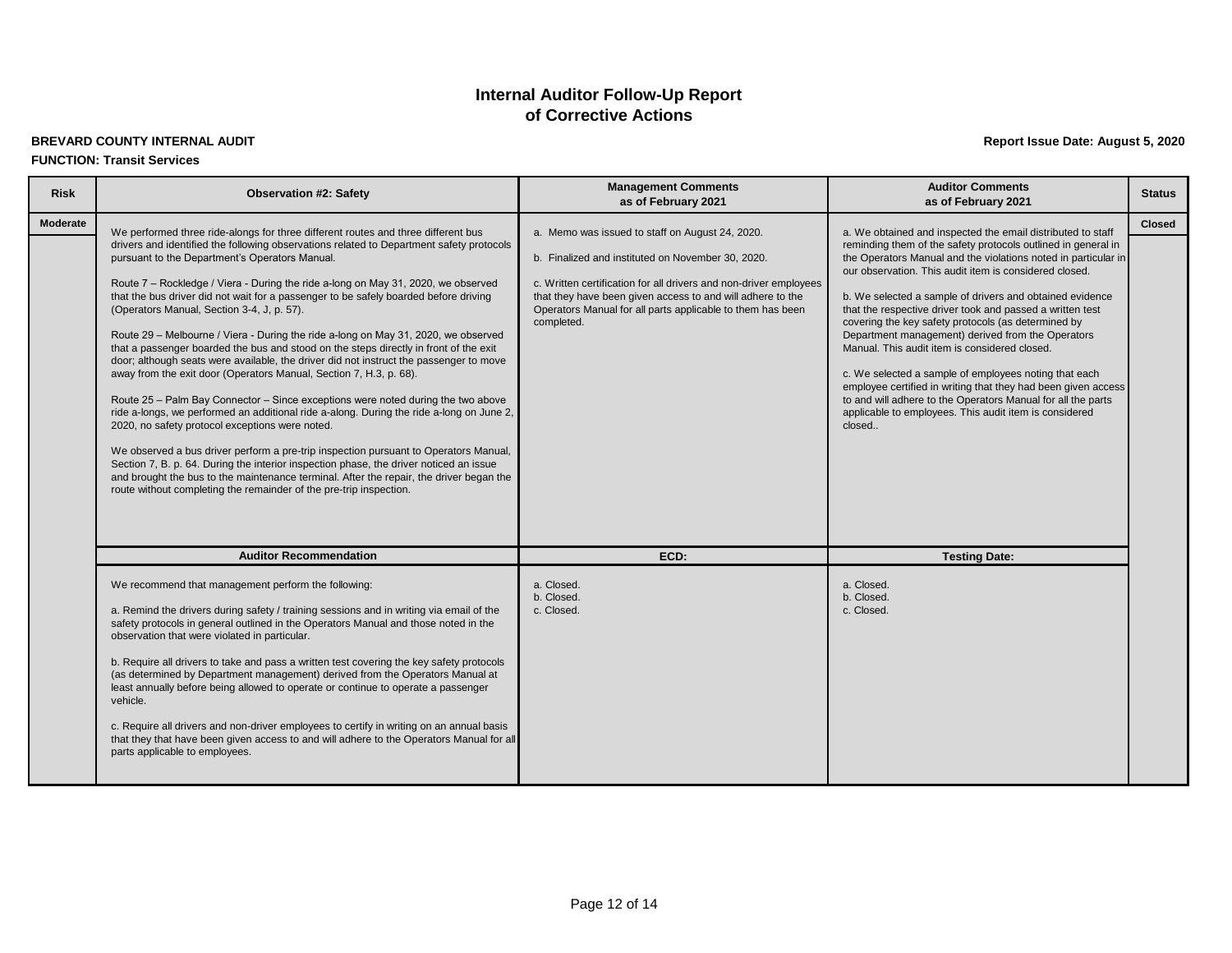## **of Corrective Actions Internal Auditor Follow-Up Report**

#### **BREVARD COUNTY INTERNAL AUDIT Report Issue Date: August 5, 2020 FUNCTION: Transit Services**

| <b>Risk</b> | <b>Observation #3: Security</b>                                                                                                                                                                                                                            | <b>Management Comments</b><br>as of February 2021                                                                               | <b>Auditor Comments</b><br>as of February 2021                                                                                                                                                                                                                                                                                                                                               | <b>Status</b> |
|-------------|------------------------------------------------------------------------------------------------------------------------------------------------------------------------------------------------------------------------------------------------------------|---------------------------------------------------------------------------------------------------------------------------------|----------------------------------------------------------------------------------------------------------------------------------------------------------------------------------------------------------------------------------------------------------------------------------------------------------------------------------------------------------------------------------------------|---------------|
| Moderate    | We noted the following as it relates to matters of security:<br>• Additional security cameras are needed to obtain fuller coverage at the terminals.<br>• Expansion of the current security protocols related to the fare collection process is<br>needed. | a. Additional security cameras were installed.<br>b. Expanded the current security protocols related to the fare<br>collection. | a. We performed a site visit of the north and south terminals<br>noting additional camera(s) were installed, as applicable, to<br>obtain fuller coverage. This audit item is considered closed.<br>b. We performed a site visit of the north and south terminals<br>noting the current security protocols related to fare collection<br>were expanded. This audit item is considered closed. | <b>Closed</b> |
|             | <b>Auditor Recommendation</b>                                                                                                                                                                                                                              | ECD:                                                                                                                            | <b>Testing Date:</b>                                                                                                                                                                                                                                                                                                                                                                         |               |
|             | We recommend that management perform the following:<br>a. Install additional security camera(s) as needed at each terminal location.<br>b. Expand the current security protocols related to the fare collection process.                                   | a. Closed.<br>b. Closed.                                                                                                        | a. Closed.<br>b. Closed                                                                                                                                                                                                                                                                                                                                                                      |               |